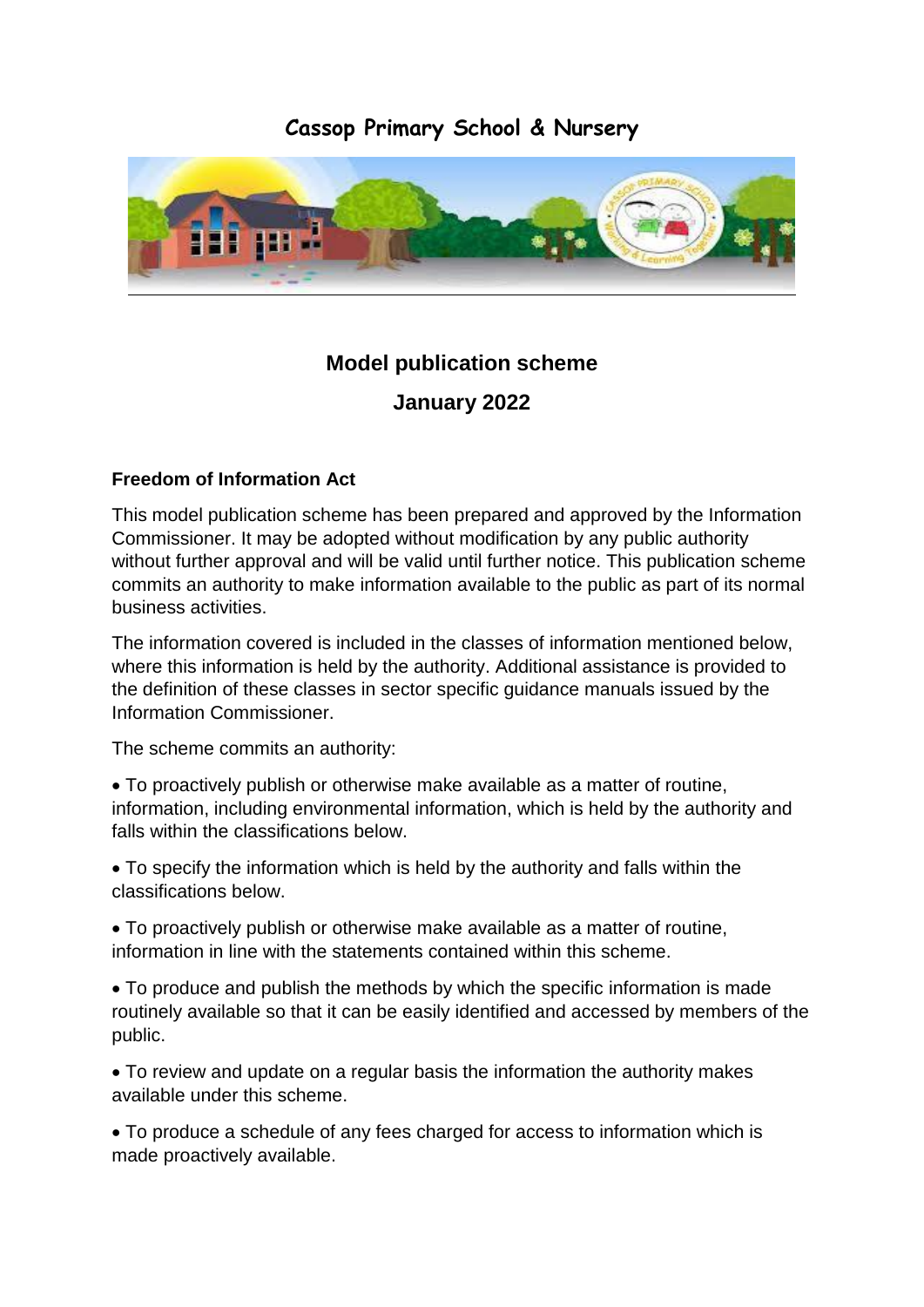To make this publication scheme available to the public.

 To publish any dataset held by the authority that has been requested, and any updated versions it holds, unless the authority is satisfied that it is not appropriate to do so; to publish the dataset, where reasonably practicable, in an electronic form that is capable of re-use; and, if any information in the dataset is a relevant copyright work and the public Model publication scheme Model publication scheme Version 1.2 20151023 2 authority is the only owner, to make the information available for reuse under the terms of the Re-use of Public Sector Information Regulations 2015, if they apply, and otherwise under the terms of the Freedom of Information Act section 19.

The term 'dataset' is defined in section 11(5) of the Freedom of Information Act. The term 'relevant copyright work' is defined in section 19(8) of that Act.

## **Classes of information**

Who we are and what we do.

Organisational information, locations and contacts, constitutional and legal governance.

What we spend and how we spend it.

Financial information relating to projected and actual income and expenditure, tendering, procurement and contracts.

What our priorities are and how we are doing.

Strategy and performance information, plans, assessments, inspections and reviews.

How we make decisions.

Policy proposals and decisions. Decision making processes, internal criteria and procedures, consultations.

#### Our policies and procedures.

Current written protocols for delivering our functions and responsibilities.

Lists and registers.

Information held in registers required by law and other lists and registers relating to the functions of the authority.

### The services we offer.

Advice and guidance, booklets and leaflets, transactions and media releases. A description of the services offered.

The classes of information will not generally include:

• Information the disclosure of which is prevented by law, or exempt under the Freedom of Information Act, or is otherwise properly considered to be protected from disclosure.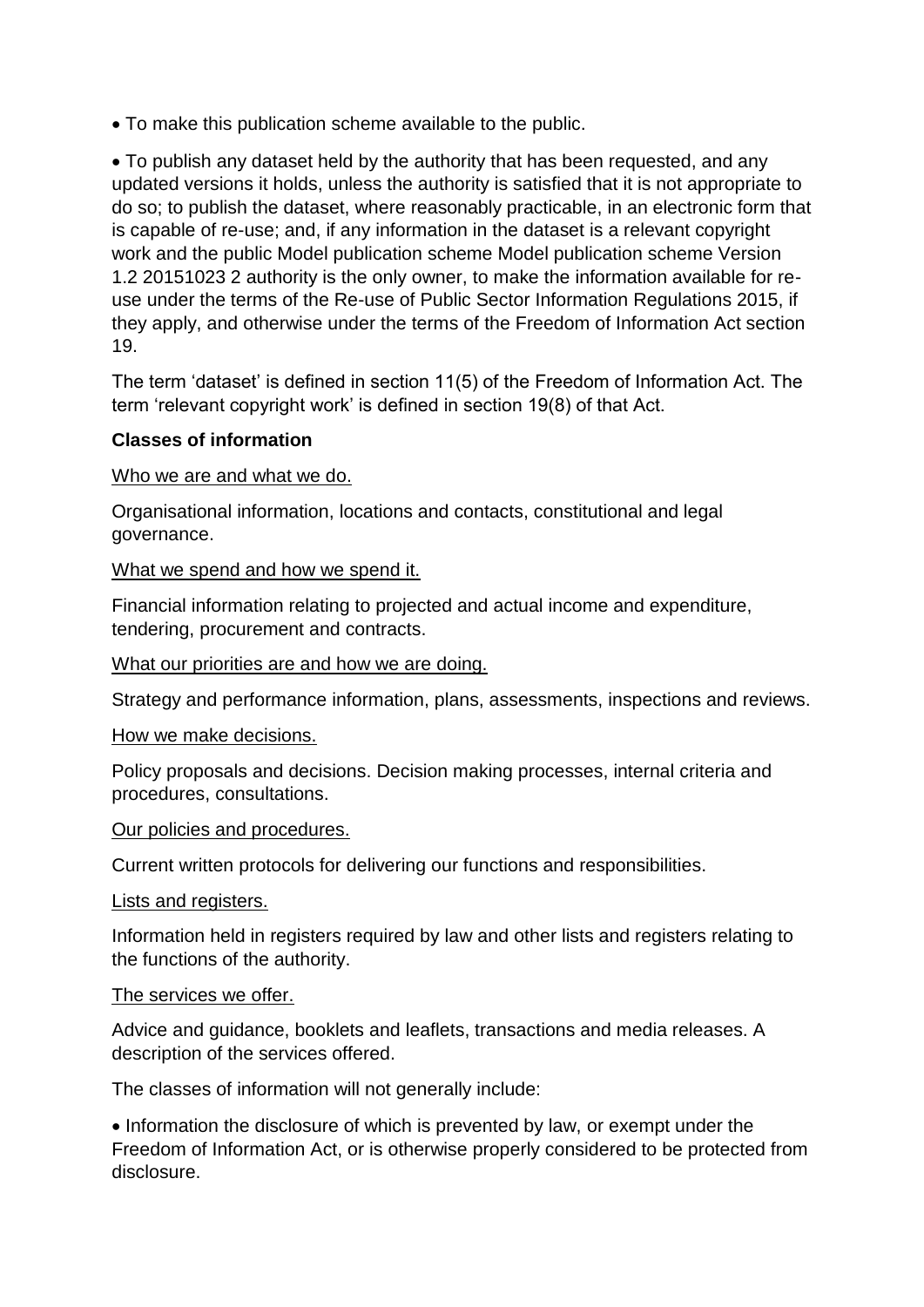• Information in draft form.

• Information that is no longer readily available as it is contained in files that have been placed in archive storage, or is difficult to access for similar reasons.

### **The method by which information published under this scheme will be made available**

The authority will indicate clearly to the public what information is covered by this scheme and how it can be obtained.

Where it is within the capability of a public authority, information will be provided on a website. Where it is impracticable to make information available on a website or when an individual does not wish to access the information by the website, a public authority will indicate how information can be obtained by other means and provide it by those means.

In exceptional circumstances some information may be available only by viewing in person. Where this manner is specified, contact details will be provided. An appointment to view the information will be arranged within a reasonable timescale.

Information will be provided in the language in which it is held or in such other language that is legally required. Where an authority is legally required to translate any information, it will do so.

Obligations under disability and discrimination legislation and any other legislation to provide information in other forms and formats will be adhered to when providing information in accordance with this scheme.

# **Charges which may be made for information published under this scheme**

The purpose of this scheme is to make the maximum amount of information readily available at minimum inconvenience and cost to the public. Charges made by the authority for routinely published material will be justified and transparent and kept to a minimum.

Material which is published and accessed on a website will be provided free of charge.

Charges may be made for information subject to a charging regime specified by Parliament.

Charges may be made for actual disbursements incurred such as:

- photocopying
- postage and packaging
- the costs directly incurred as a result of viewing information

Charges may also be made for information provided under this scheme where they are legally authorised, they are in all the circumstances, including the general principles of the right of access to information held by public authorities, justified and